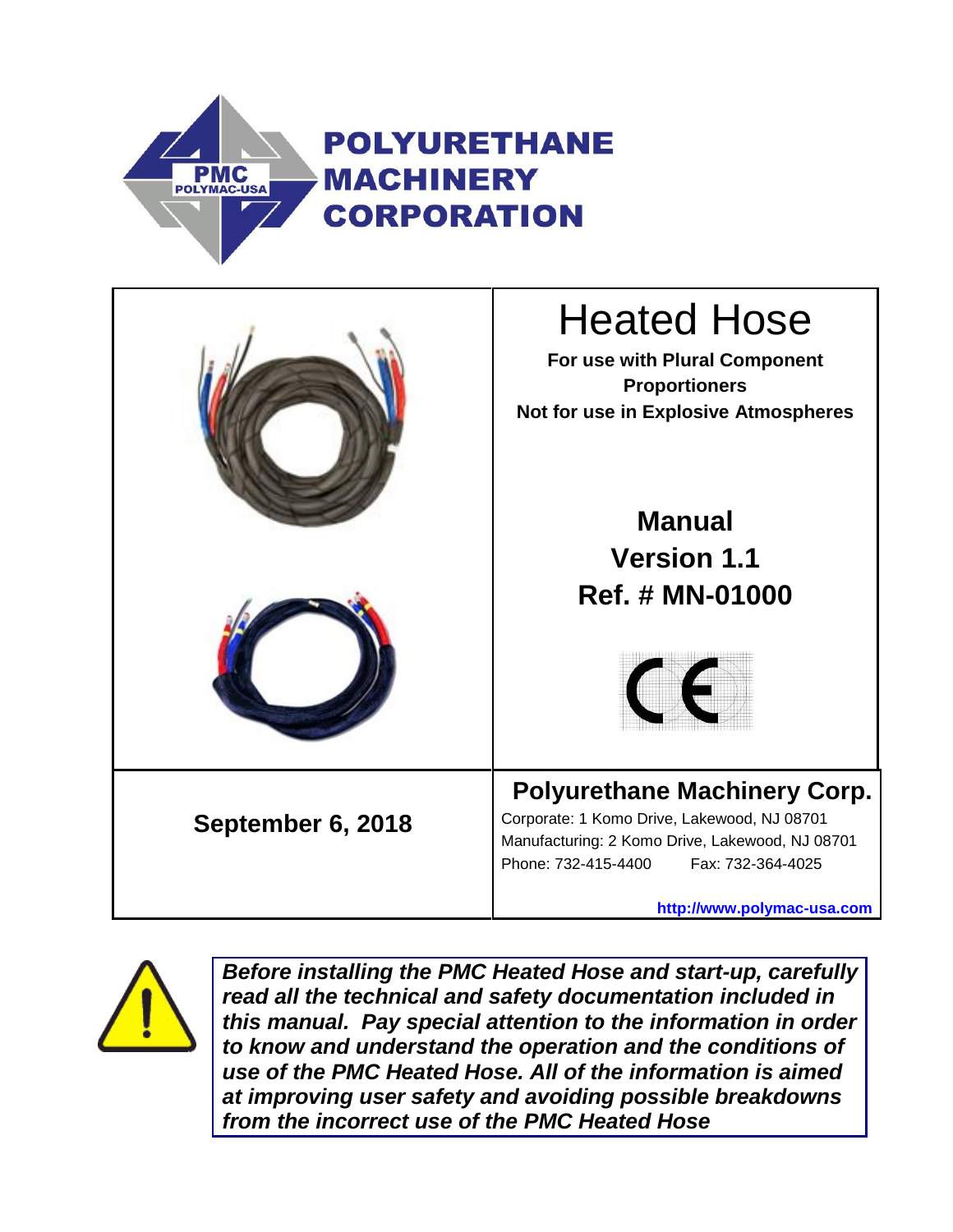

## TABLE OF CONTENTS

# **TABLE OF CONTENTS**

| HIGH PRESSURE HOSE WITHOUT SCUFF (3500 PSI)  10 |  |
|-------------------------------------------------|--|
|                                                 |  |
|                                                 |  |
|                                                 |  |
|                                                 |  |
|                                                 |  |
|                                                 |  |
|                                                 |  |
|                                                 |  |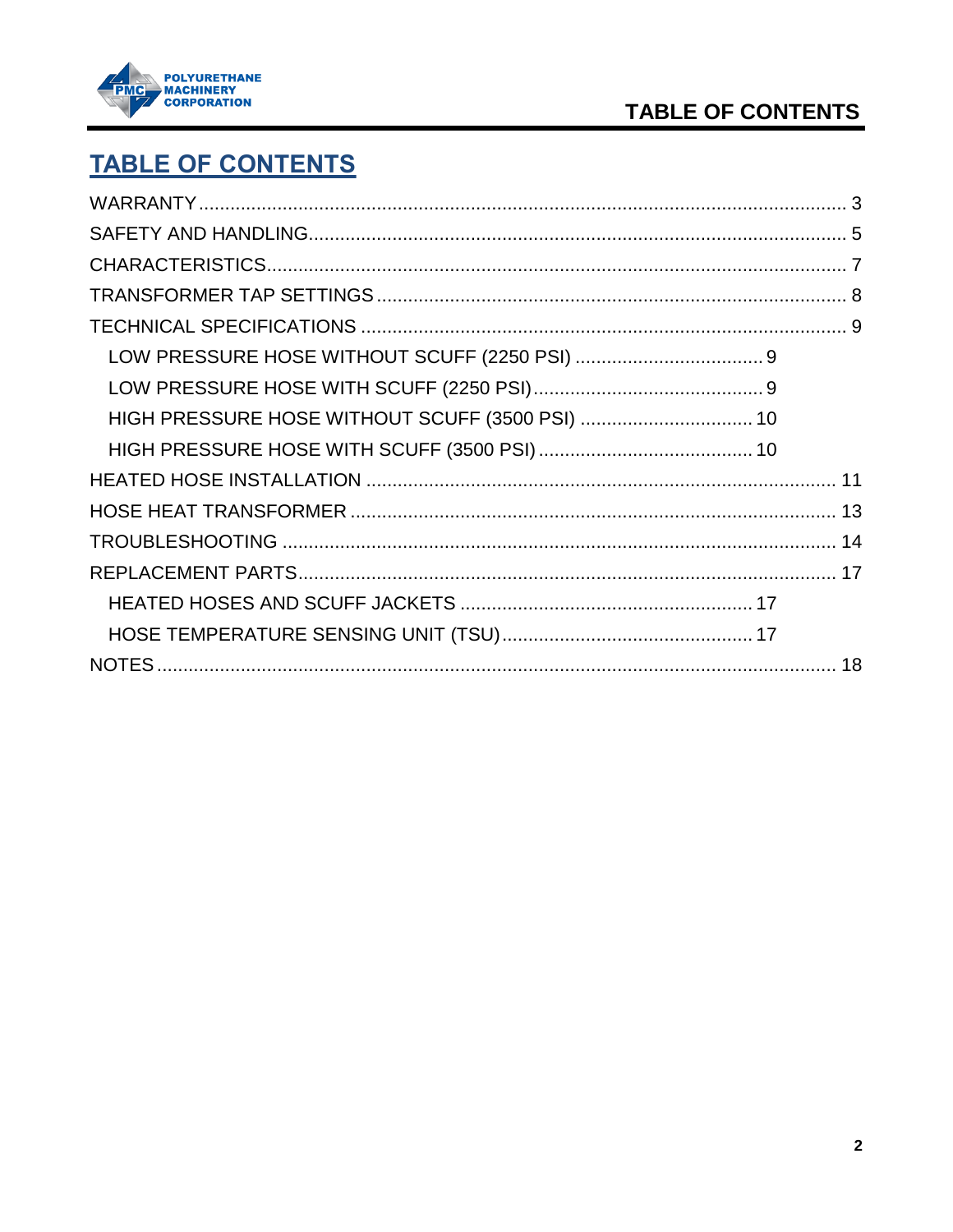

## <span id="page-2-0"></span>**WARRANTY**

Polyurethane Machinery USA, Inc. (hereinafter "PMC") provides this **LIMITED WARRANTY** (hereinafter "Warranty") to the original purchaser (hereinafter "Customer") covering this equipment and the original manufactured accessories delivered with the equipment (hereinafter "Product") against defects in material or workmanship of the Product (hereinafter "Defect" or "Defective") for a period of one (1) year from the date of first purchase as shown on the original PMC invoice (hereinafter "Warranty Period").

If during the Warranty Period under normal use, the Product is suspected by Customer to be Defective in material or workmanship, it is Customer's responsibility to contact PMC and return the Product to PMC as directed by PMC, freight prepaid. If PMC determines that the Product is Defective and that such Defect is covered by this Warranty, PMC will credit Customer for the reasonable freight charges incurred by Customer in returning the Defective Product to PMC, and PMC (or its authorized agent) will, at PMC's option, repair or replace the Product, subject to the following:

Original Invoice: The original invoice must be kept as proof of the date of first sale and the Product serial number. The Warranty does not cover any Product if the Original Invoice appears to have been modified or altered, or when the serial number on the Product appears to have been altered or defaced.

Product Maintenance: It is the Customer's responsibility to maintain the Product properly. See your maintenance schedule and owner's manual for details. The Warranty does not cover an improperly maintained Product.

Non-PMC Components and Accessories: Non-PMC manufactured components and accessories that are used in the operation of the Product are not covered by this Warranty. Such components and accessories shall be subject to the warranty offered to the Customer, if any, by the original manufacturer of such component or accessory.

Other Warranty Exclusions: The Warranty does not cover any Product that PMC determines has been damaged or fails to operate properly due to misuse, negligence, abuse, carelessness, neglect, or accident. By way of example only, this includes:

Normal wear and tear.

Improper or unauthorized installation, repair, alteration, adjustment or modification of the Product.

Use of heating devices, pumping equipment, dispensers, or other parts or accessories with the Product that have not been approved or manufactured by PMC.

Failure to follow the operating instructions and recommendations provided by PMC.

Cosmetic damage.

Fire, flood, "acts of God," or other contingencies beyond the control of PMC.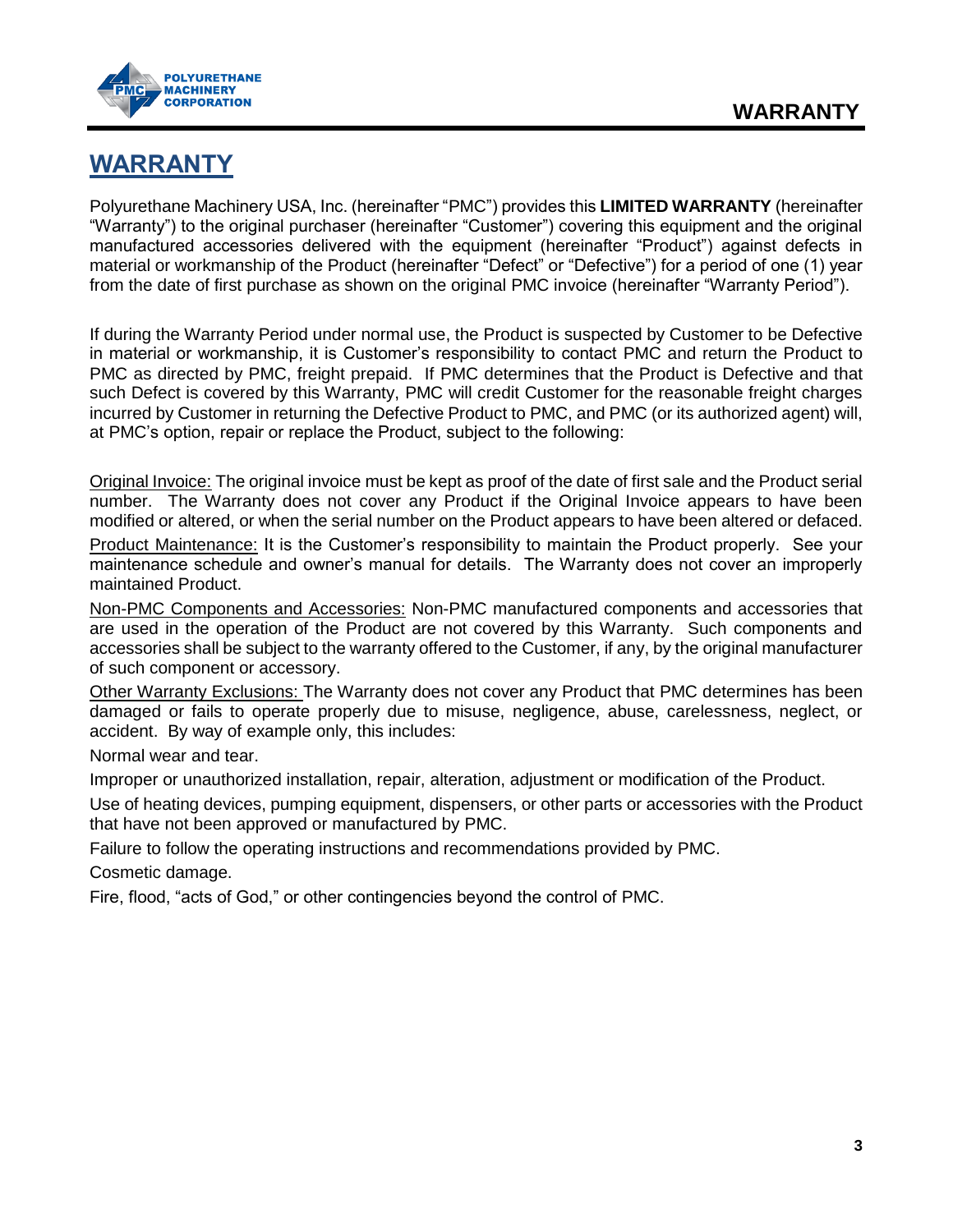

### **WARRANTY**

**THE WARRANTY DESCRIBED HEREIN IS THE EXCLUSIVE REMEDY FOR THE CUSTOMER AND IS IN LIEU OF ALL OTHER WARRANTIES, EXPRESS, IMPLIED, STATUTORY OR OTHERWISE, AND THE IMPLIED WARRANTIES OF MERCHANTABILITY AND FITNESS FOR A PARTICULAR PURPOSE AND ALL OTHER WARRANTIES ARE HEREBY DISCLAIMED. TO THE FULLEST EXTENT PERMITTED BY LAW, PMC SHALL NOT BE RESPONSIBLE, WHETHER BASED IN CONTRACT, TORT (INCLUDING, WITHOUT LIMITATION, NEGLIGENCE), WARRANTY OR ANY OTHER LEGAL OR EQUITABLE GROUNDS, FOR ANY CONSEQUENTIAL, INDIRECT, INCIDENTAL, LOST PROFITS, SPECIAL, PUNITIVE OR EXEMPLARY DAMAGES, WHETHER TO PERSON OR PROPERTY, ARISING FROM OR RELATING TO THE PRODUCT, EVEN IF PMC HAS BEEN ADVISED OF THE POSSIBILITY OF SUCH LOSSES OR DAMAGES.**

Non-Warranty Service by PMC: If PMC determines that the suspected Defect of the Product is not covered by this Warranty, disposition of the Product will be made pursuant to the terms and conditions of PMC's written estimate on a time and materials basis.

Continuing Warranty for Products Repaired or Replaced under Warranty: Following the repair or replacement of a Product covered by this Warranty, such Product will continue to be subject to the original Warranty for the remainder of original Warranty Period or for three (3) months from the repair or replacement date, whichever is longer.

No Rights Implied: Nothing in the sale, lease or rental of any Product by PMC shall be construed to grant any right, interest or license in or under any patent, trademark, copyright, trade secret or other proprietary right or material owned by anyone; nor does PMC encourage the infringement of same.

Exclusive Warranty: This writing is the final, complete, and exclusive expression of the Warranty covering the Product. Any statements made by PMC, its employees or agents that differ from the terms of this Warranty shall have no effect. It is expressly understood that Customer's acceptance of this Warranty, by performance or otherwise, is upon and subject solely to the terms and conditions hereof, and any additional or different terms and conditions proposed or expressed by Customer or anyone, whether in writing or otherwise, are null and void unless specifically agreed to in writing by an Officer of PMC.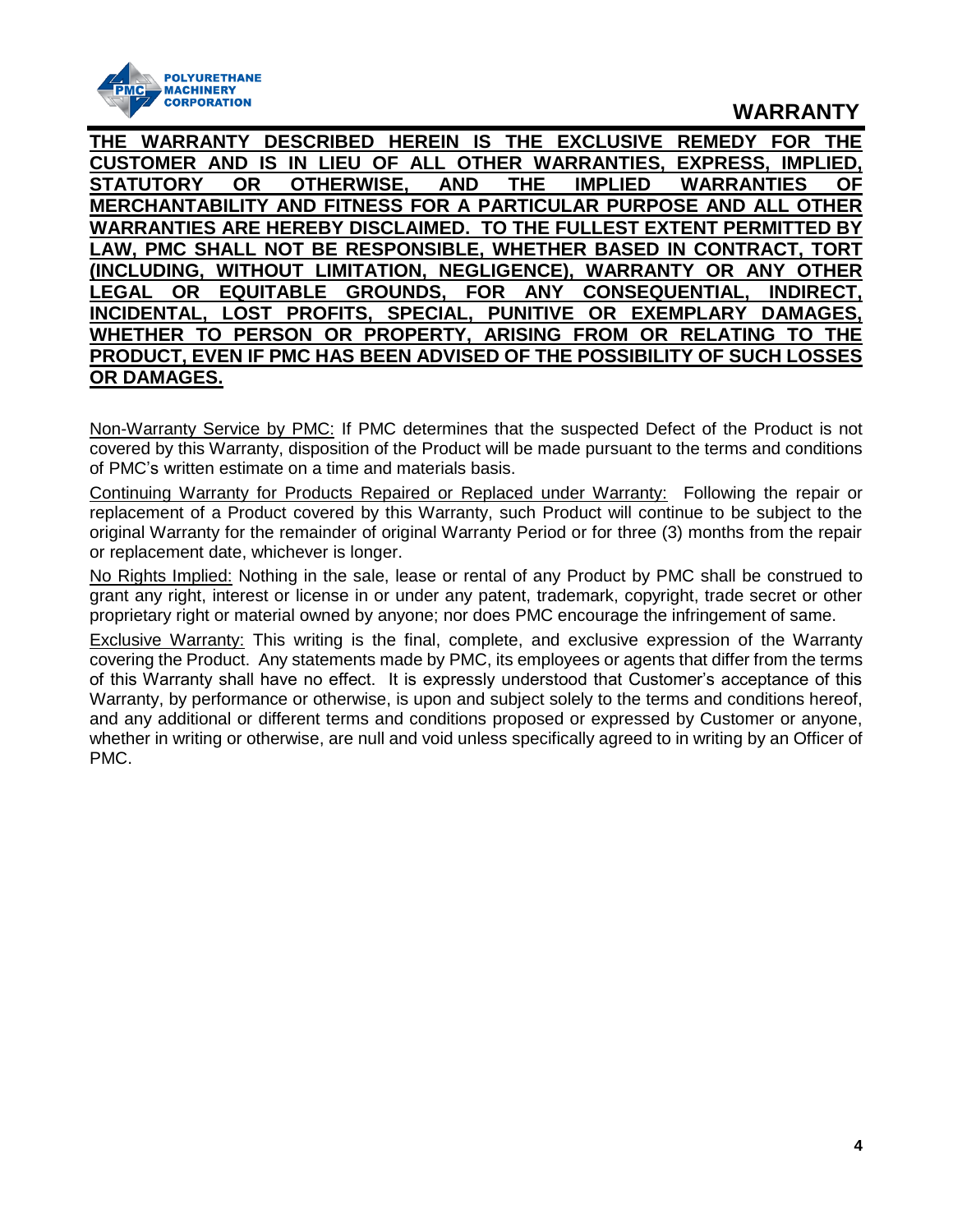

## <span id="page-4-0"></span>**SAFETY AND HANDLING**

This chapter contains important information on the safety, handling and use of your PMC Heated Hose.



*Before installing the PMC Heated Hose and start-up, carefully read all the technical and safety documentation included in this manual. Pay special attention to the information to know and understand the operation and the conditions of use of the PMC Heated Hose. All of the information is aimed at enhancing User Safety and avoiding possible breakdowns derived from the incorrect use of the PMC Heated Hose.*

*WARNING! presents information to alert of a situation that might cause serious injuries if the instructions are not followed.*

*CAUTION! presents information that indicates how to avoid damage to the Proportioner or how to avoid a situation that could cause minor injuries.*

## *NOTE: is relevant information of a procedure being carried out.*

Careful study of this manual will enable the operator to know the characteristics of the PMC Heated Hose and the operating procedures. By following the instructions and recommendations contained herein, you will reduce the potential risk of accidents in the installation, use or maintenance of the PMC Heated Hose; you will provide a better opportunity for incident-free operation for a longer time, greater output and the possibility of detecting and resolving problems fast and simply.

Keep this Operations Manual for future consultation of useful information at all times. If you lose this manual, ask for a new copy from your PMC Service Center, directly contact PMC on line at our web site (www.polymac-usa.com).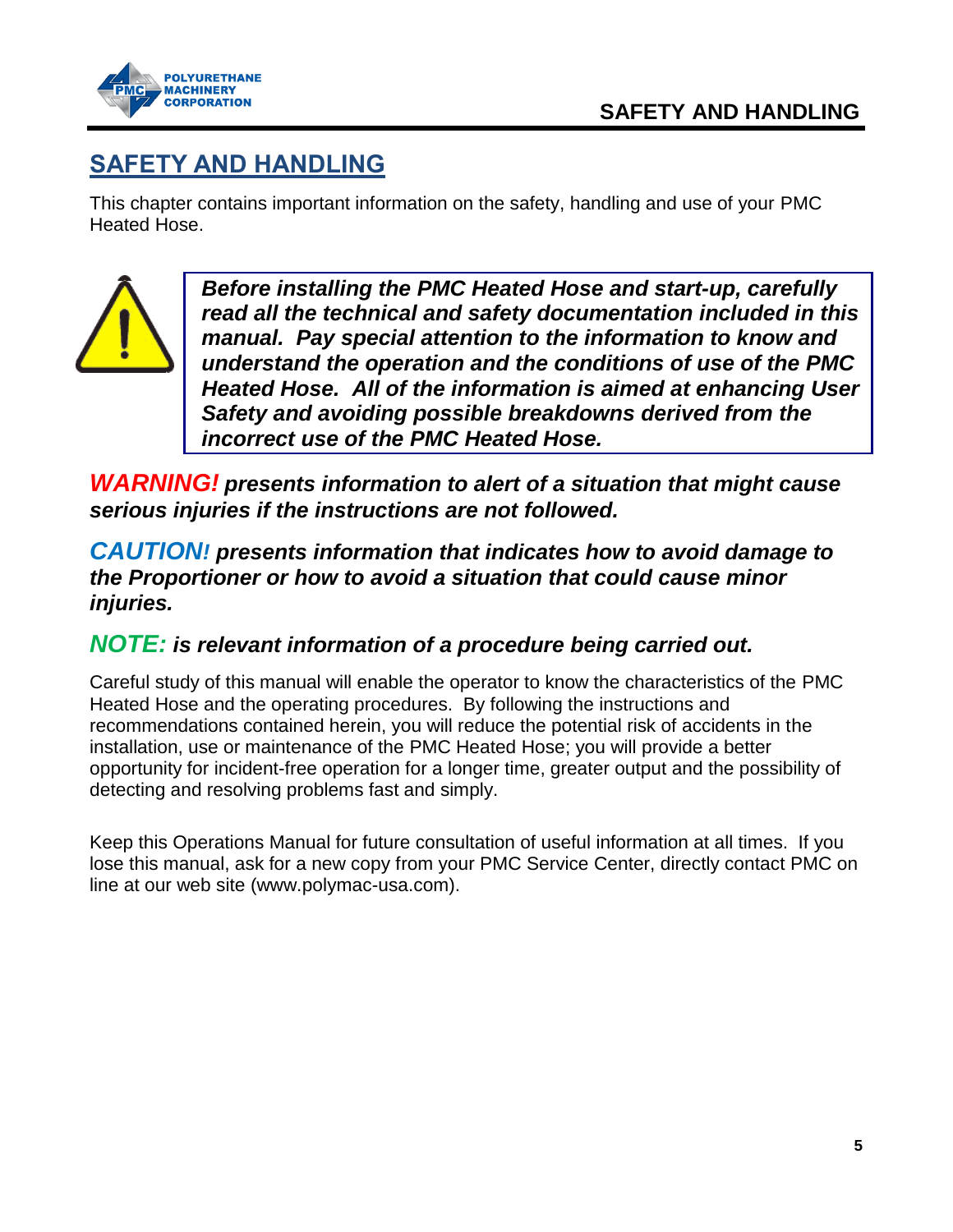

## **SAFETY AND HANDLING**

The PMC Heated Hose has been designed and built for the application of polyurea chemical systems, polyurethane foam chemical systems and some two-component epoxy systems.

#### *WARNING! The design and configuration of the PMC Heated Hose does not allow its use in potentially explosive atmospheres or the pressure and temperature limits described in the technical specifications of this manual to be exceeded.*

Always use liquids and solvents that are compatible with the hose. If in doubt, consult PMC Technical Service.

When working with the PMC Heated Hose, it is recommended that the operator wear suitable clothing and elements of personal protection, including, without limitation, gloves, protective goggles, safety footwear and face masks. The introduction and follow-up of safety measures must not be limited to those described in this manual. Before starting up the PMC Heated Hose, a comprehensive analysis must be made of the risks derived from the products to be dispensed, the type of application and the working environment.



*To prevent possible injury caused by incorrect handling of the raw materials and solvents used in the process, carefully read the Material Safety Data Sheet (MSDS)provided by your supplier.* 

*Deal with the waste caused according to current regulations.*



*To avoid damage caused by the impact of pressurized fluids, do not open any connection or perform maintenance work on components subject to pressure until the pressure has been completely eliminated.*



*Use suitable protection when operating, maintaining or being present in the area where the equipment is functioning. This includes, but is not limited to, the use of protective goggles, gloves, shoes and safety clothing and breathing equipment.*



*The equipment includes components that reach high temperatures and can cause burns. Hot parts of the equipment must not be handled or touched until they have cooled completely.*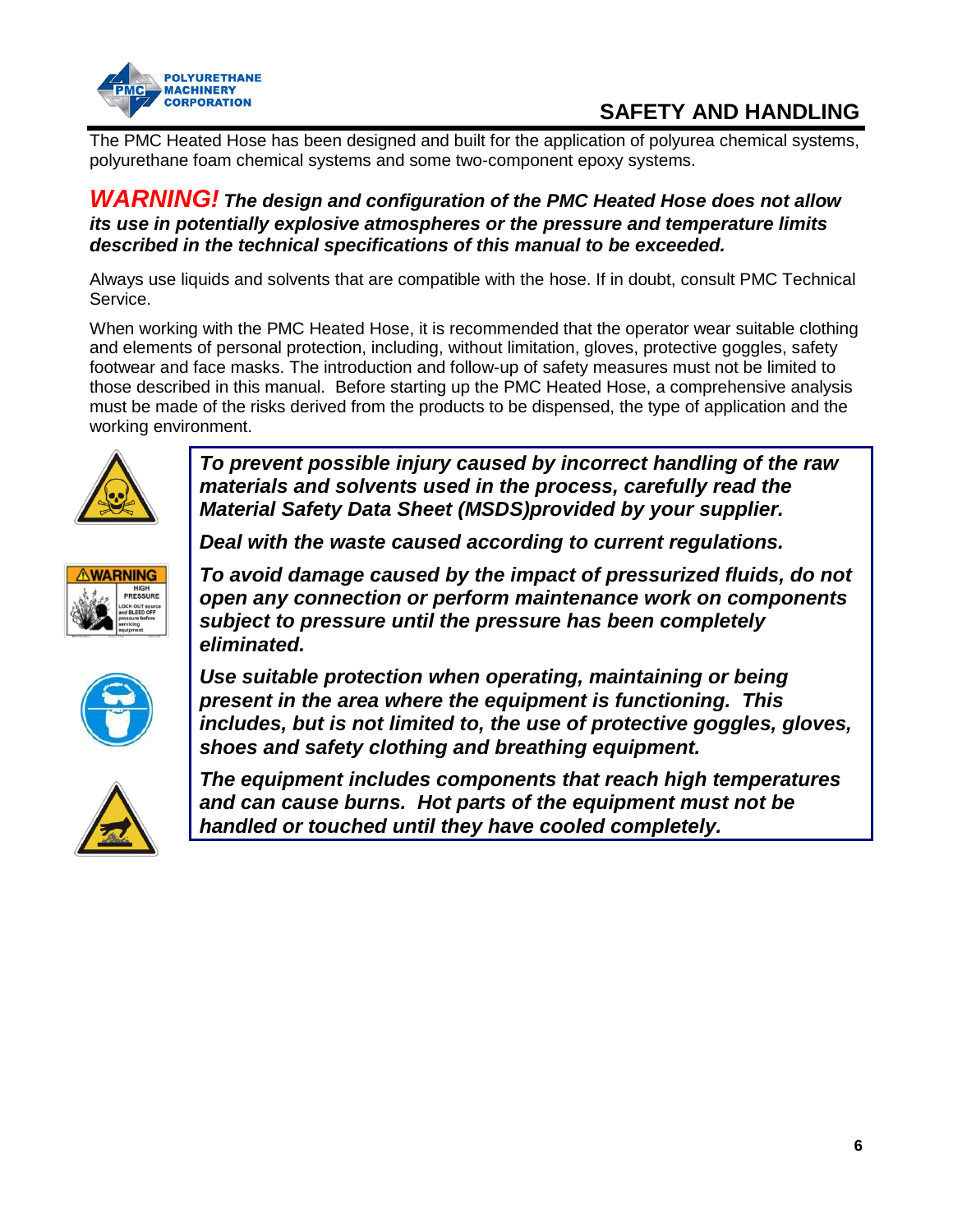



## <span id="page-6-0"></span>**CHARACTERISTICS**

The PMC Heated Hose has been designed and built for the application of polyurea chemical systems, polyurethane foam chemical systems and some specific two-component epoxy systems.

#### **Heated Hose System**

The system is designed with a variety of transformers to accommodate different maximum hose lengths. A 2 KVA Isolation Transformer that enables effective heating of up to a total hose length of 210 feet (63 m), a 3 KVA Isolation Transformer that enables effective heating of up to a total hose length of 310 feet or the 5 KVA Isolation Transformer that enables effective heating of up to a total hose length of 410 feet. The system includes an innovative hose heating concept in which the continuous braid tinned-copper jacket is distributed evenly around the circumference of the hose providing a uniform heating watt density and precise control of the material application temperature. This hose heating element design is extremely resistant to fatigue failure.

100% circumferential coverage produces the most uniform distribution of heat available.



To set up your PMC Heated Hose System you will require at least one 50' length of main heated hose with TC wire, one TSU assembly and one whip hose assembly. Be sure that the hose you select meets your maximum pressure requirements.

Each PMC Heated Hose configuration contains an A component heated hose covered with Insulex, a B component heated hose also covered in Insulex and a  $\frac{1}{4}$ " air hose. The Hose configuration is then spun into a bundle and secured with lacing. Hoses are also provided with a TC (temperature control) cable or without a TC (Non/TC). The TC cable allows for connection to the TSU (Temperature Sensing Unit) that report actual chemical temperature back to the proportioner to provide automatic hose heat while spraying.

The fluid hoses are marked at each end with red tape for the ISO and blue tape for the Polyol. Fittings are different on the ISO and Polyol side hoses to prevent incorrect connection which can result in fluid crossover and permanent damage to the hose.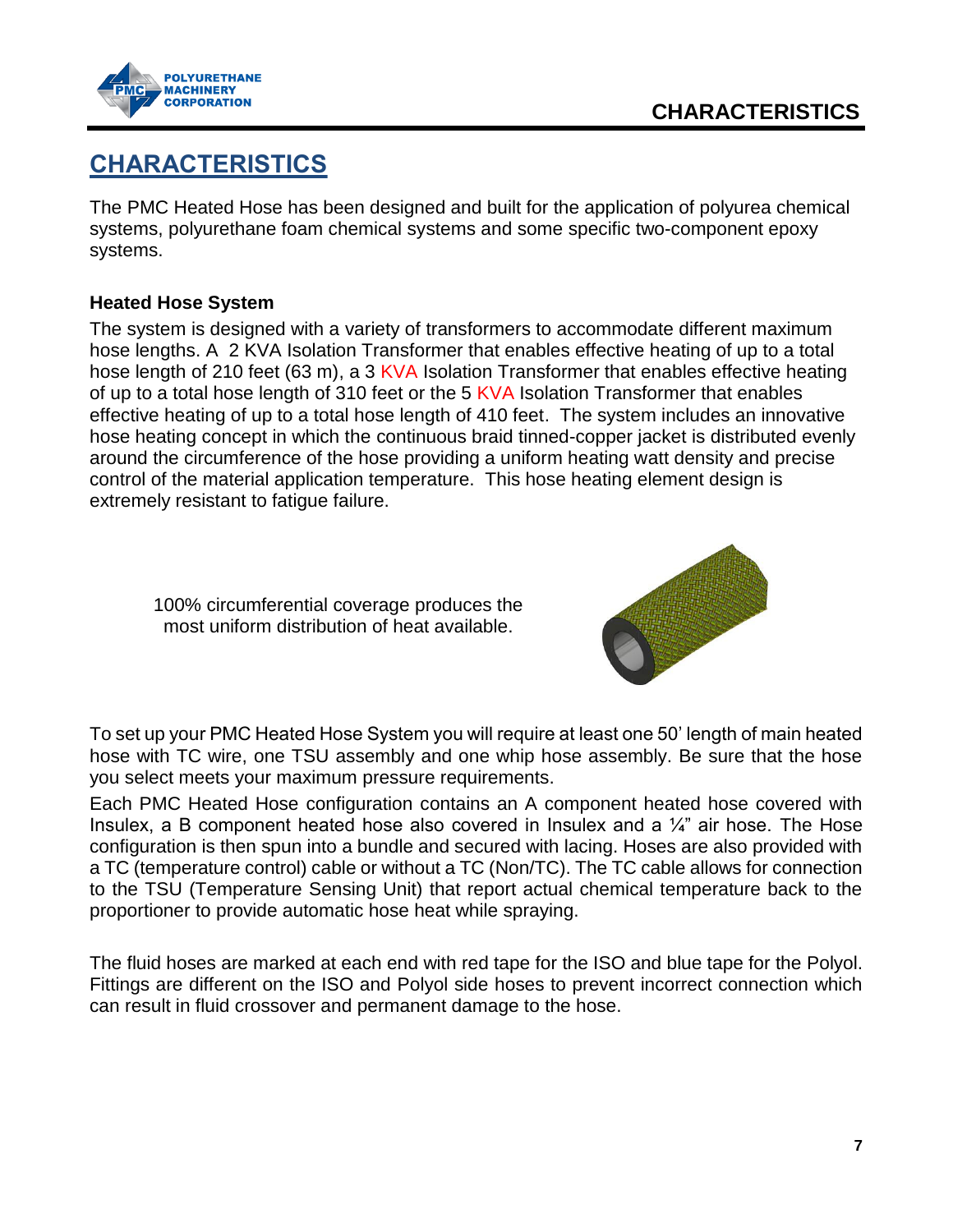

## **TRANSFORMER TAP SETTINGS**

## <span id="page-7-0"></span>**TRANSFORMER TAP SETTINGS**

Each PMC plural component proportioner is equipped with a transformer to provide current to the heated hose. The transformer is designed to provide the proper amount of voltage based on hose length and matched to the resistance of the heated hose to provide safe and efficient hose heat. Each transformer is clearly marked with tap settings on a terminal block corresponding to the length of hose being used.

| 2 KVA TRANSFORMER          |      |      |      |      |
|----------------------------|------|------|------|------|
| <b>HOSE LENGTH IN FEET</b> | .60' | 110' | 160' | 210' |
| <b>TAP SETTING</b>         | 60   | 110  | 160  |      |

| 3 KVA TRANSFORMER          |     |      |      |      |     |      |
|----------------------------|-----|------|------|------|-----|------|
| <b>HOSE LENGTH IN FEET</b> | 60' | 110' | 160' | 210' | 260 | 310' |
| <b>TAP SETTING</b>         | 60  |      | 160  |      | 260 | 310  |

| 5 KVA TRANSFORMER          |    |      |      |            |     |      |     |     |
|----------------------------|----|------|------|------------|-----|------|-----|-----|
| <b>HOSE LENGTH IN FEET</b> | 60 | 110' | 160' | 210'       | 260 | 310' | 360 |     |
| <b>TAP SETTING</b>         | 60 | 11 O | 160  | <b>210</b> | 260 | 310  | 360 | 410 |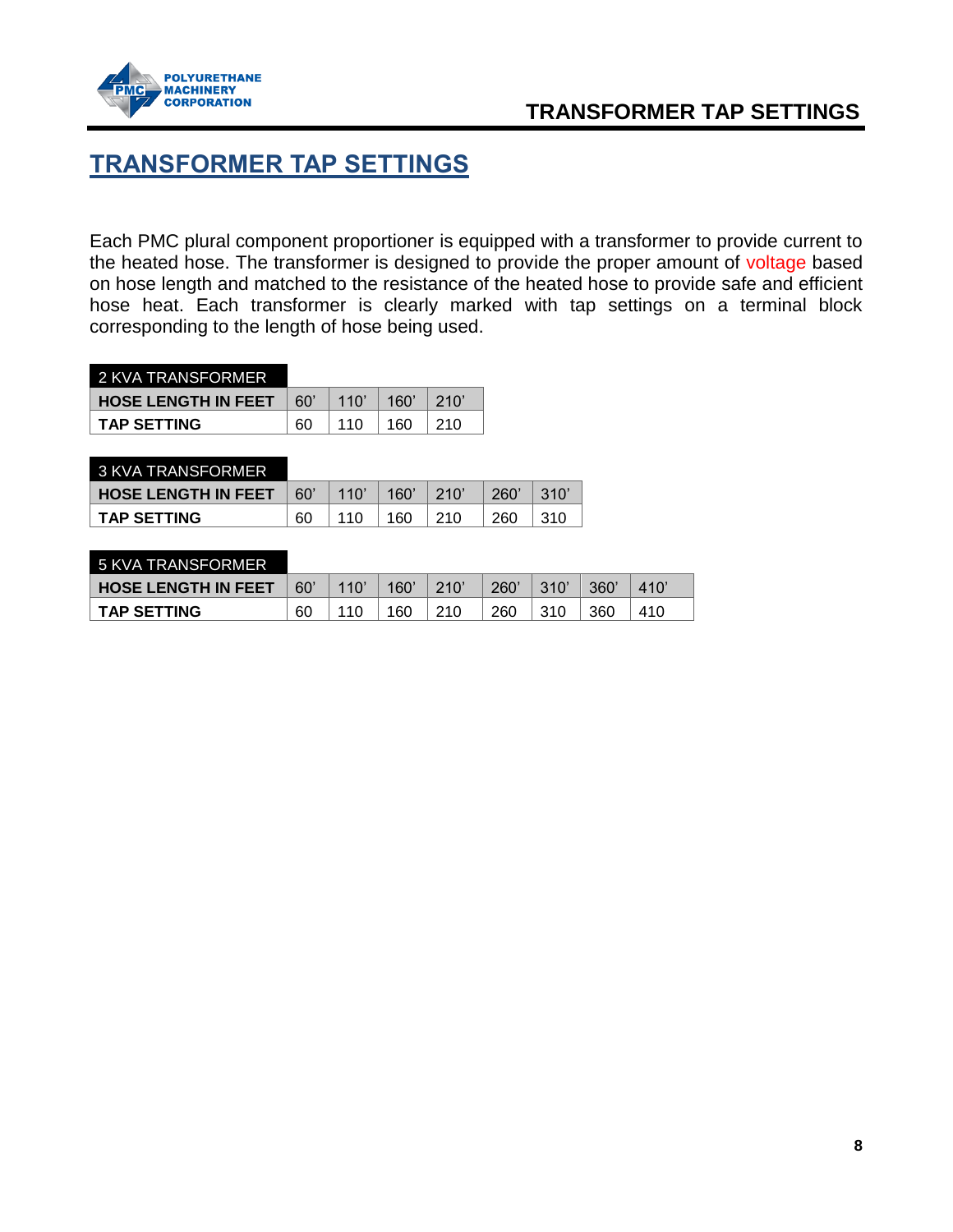

# <span id="page-8-0"></span>**TECHNICAL SPECIFICATIONS**

<span id="page-8-1"></span>

| LOW PRESSURE HOSE WITHOUT SCUFF (2250 PSI) |  |
|--------------------------------------------|--|
|                                            |  |
|                                            |  |

| <b>PART NUMBER</b> | <b>DESCRIPTION</b>             |
|--------------------|--------------------------------|
| MA-00014A          | 3/8" x 50' Assembly            |
| MA-00014A-TC       | 3/8" x 50' Assembly w/ TC wire |
| MA-00014A-25       | $3/8$ " x $25$ ' Assembly      |
| MA-00014A-TC-25    | 3/8" x 25' Assembly w/ TC wire |
| MA-00014A-35       | $3/8$ " x $35$ ' Assembly      |
| MA-00014A-TC-35    | 3/8" x 35' Assembly w/ TC wire |
| 200001             | 3/8" x 50' Assembly w/ RTD     |
| 200010             | $1/2$ " x 50' Assembly         |
| 200011             | 1/2" x 50' Assembly w/ TC wire |
| 200012             | 1/2" x 50' Assembly w/ RTD     |

<span id="page-8-2"></span>

| LOW PRESSURE HOSE WITH SCUFF (2250 PSI) |  |
|-----------------------------------------|--|
|-----------------------------------------|--|

| <b>PART NUMBER</b> | <b>DESCRIPTION</b>             |
|--------------------|--------------------------------|
| 200002             | 3/8" x 50' Assembly w/ RTD     |
| 200005             | 3/8" x 50' Assembly            |
| 200006             | 3/8" x 50' Assembly w/ TC wire |
| 200016             | $1/2$ " x 50' Assembly         |
| 200017             | 1/2" x 50' Assembly w/ TC wire |
| 200018             | 1/2" x 50' Assembly w/ RTD     |

**NOTE: See page [17](#page-16-0) for replacement parts.**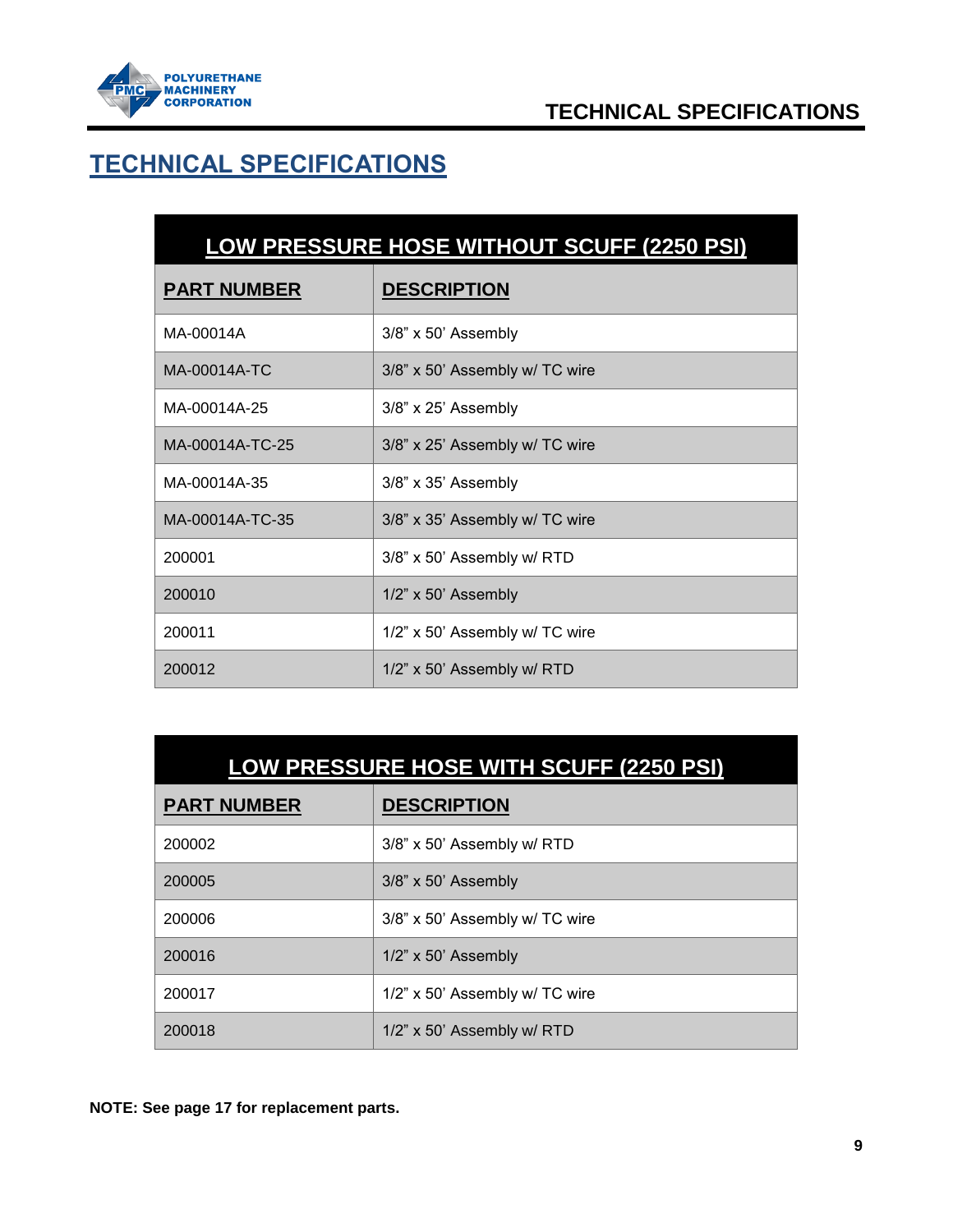

<span id="page-9-0"></span>

| HIGH PRESSURE HOSE WITHOUT SCUFF (3500 PSI) |  |
|---------------------------------------------|--|
|---------------------------------------------|--|

| <b>PART NUMBER</b> | <b>DESCRIPTION</b>             |
|--------------------|--------------------------------|
| MA-00039A          | $3/8$ " x 50' Assembly         |
| MA-00039A-TC       | 3/8" x 50' Assembly w/ TC wire |
| MA-00039A-25       | $3/8$ " x $25$ ' Assembly      |
| MA-00039A-25-TC    | 3/8" x 25' Assembly w/ TC wire |
| MA-00039A-35       | $3/8$ " x $35$ ' Assembly      |
| MA-00039A-35-TC    | 3/8" x 35' Assembly w/ TC wire |
| MA-00040A          | $1/4$ " x $10$ ' Assembly      |

<span id="page-9-1"></span>

|                    | <b>HIGH PRESSURE HOSE WITH SCUFF (3500 PSI)</b> |
|--------------------|-------------------------------------------------|
| <b>PART NUMBER</b> | <b>DESCRIPTION</b>                              |
| 200007             | 3/8" x 50' Assembly                             |
| 200019             | $1/2$ " x 50' Assembly                          |
| 200224             | $1/2$ " x 50' Assembly w/ TC wire               |
| MA-00040A-25       | $1/4$ " x 25' Assembly                          |
| MA-00040A-50       | $1/4$ " x 50 Assembly                           |

**NOTE: See page [17](#page-16-0) for replacement parts.**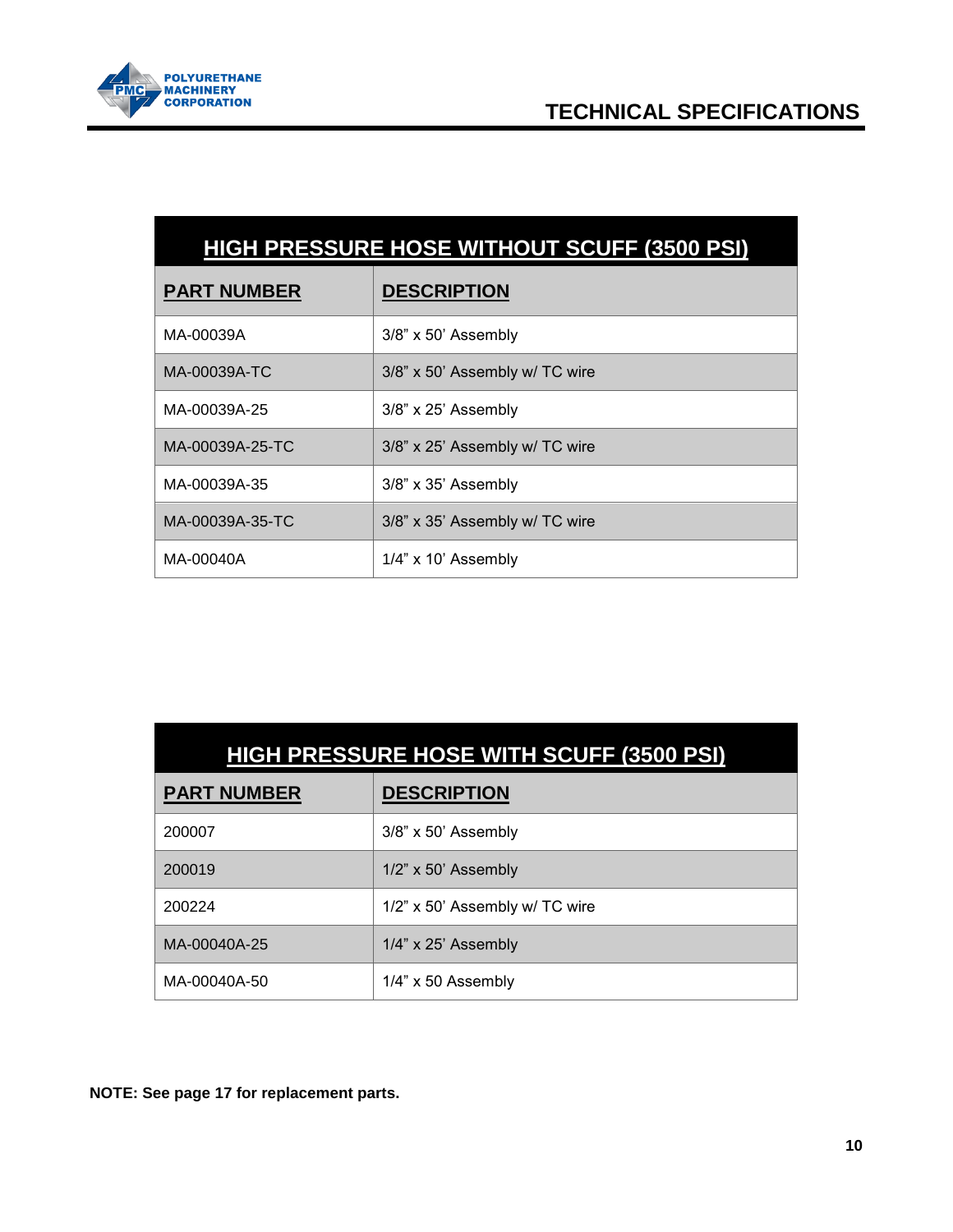



## <span id="page-10-0"></span>**HEATED HOSE INSTALLATION**

*CAUTION! The material delivery Heated Hoses are color coded Red and Blue allowing the user to recognize them. The Red corresponds to the Isocyanate (Iso, A)) and the Blue to the Polyol (Poly, R). To avoid connection errors the Coupling Connections of the Iso (A) and Poly (R) Heated Hoses are also different sizes, which makes it difficult to swap connections.*

## *NOTE: The material delivery Heated Hoses are caped at the ends to prevent absorbing moisture. Do not remove caps until the Heated Hoses are going to be installed on the proportioner.*

1. Lay out all the Heated Hose assemblies end to end aligning the Iso (red) and Poly (blue) and connect the respective Coupling Connections using the appropriate sized open-end wrench after ensuring Heated Hose assemblies lay flat.

## *CAUTION! Take care to not cross-thread or over-tighten the Coupling Connections. Thread seal tape or compound is not required for this tapered seat Coupling Connections.*

- 2. Connect the material Heated Hoses to the outlets of the respective Heaters (i.e. Iso (A) Heated Hose to the Iso (A) Heater and the Poly (R) Heated Hose to the Poly (R) Heater) ensuring Heated Hose assemblies lay flat.
- 3. Connect Air Hose Coupling Connections.
- 4. Connect the Heated Hose power wires to the "Fast-Lock" Connector coming from the Hose Heat Transformer as follows:
	- a. Loosen the Socket Head Set Screw to allow insertion of the Heated Hose electrical wire Terminal.
	- b. Insert the Terminal into the "Fast-Lock" Connector Body.
	- c. Securely tighten the Socket Head Set Screw.
	- d. Tape the body of the connector with electric tape.



Fast-Lock Connection

### *NOTE: A good practice is to add some dielectric grease (Permatex 67VR or =) to the outside of the Terminal prior to insertion.*

Repeat the above steps to connect the "Fast-Lock" Connectors that you will find on all Heated Hose power wire.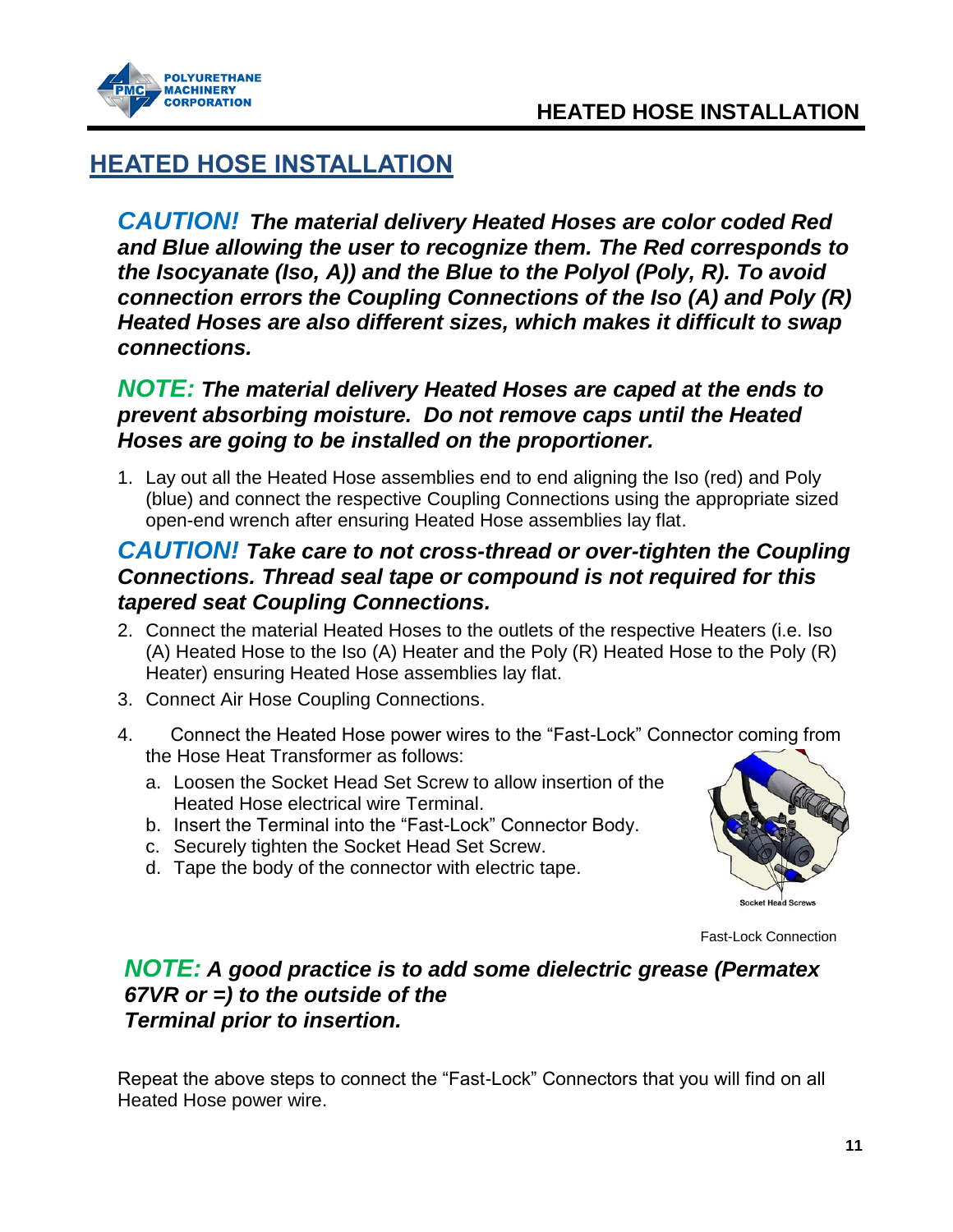

.

## **HEATED HOSE INSTALLATION**

### *CAUTION! Ensure the proper mechanical and electrical connections of the Heated Hoses are made to avoid possible material leakage and Hose heat problems.*

5. It is recommended the TSU be installed between the last section of Heated Hose and the Gun Whip. Carefully straighten the sensing wire, inserting it in the Iso (A) Heated Hose and tighten fluid fittings with appropriate sized open-end wrenches.



*CAUTION! To protect the TSU sensor, you must pay special attention not to kink or excessively bend the Heated Hoses. Do not coil the Heated Hoses with a diameter of less than 4 feet.*

*CAUTION! Connecting the TSU between the first and second section of Heated Hose results in the TSU sensing the material temperature exiting the Heater and not the inside of the Heated Hose near the Spray Gun.*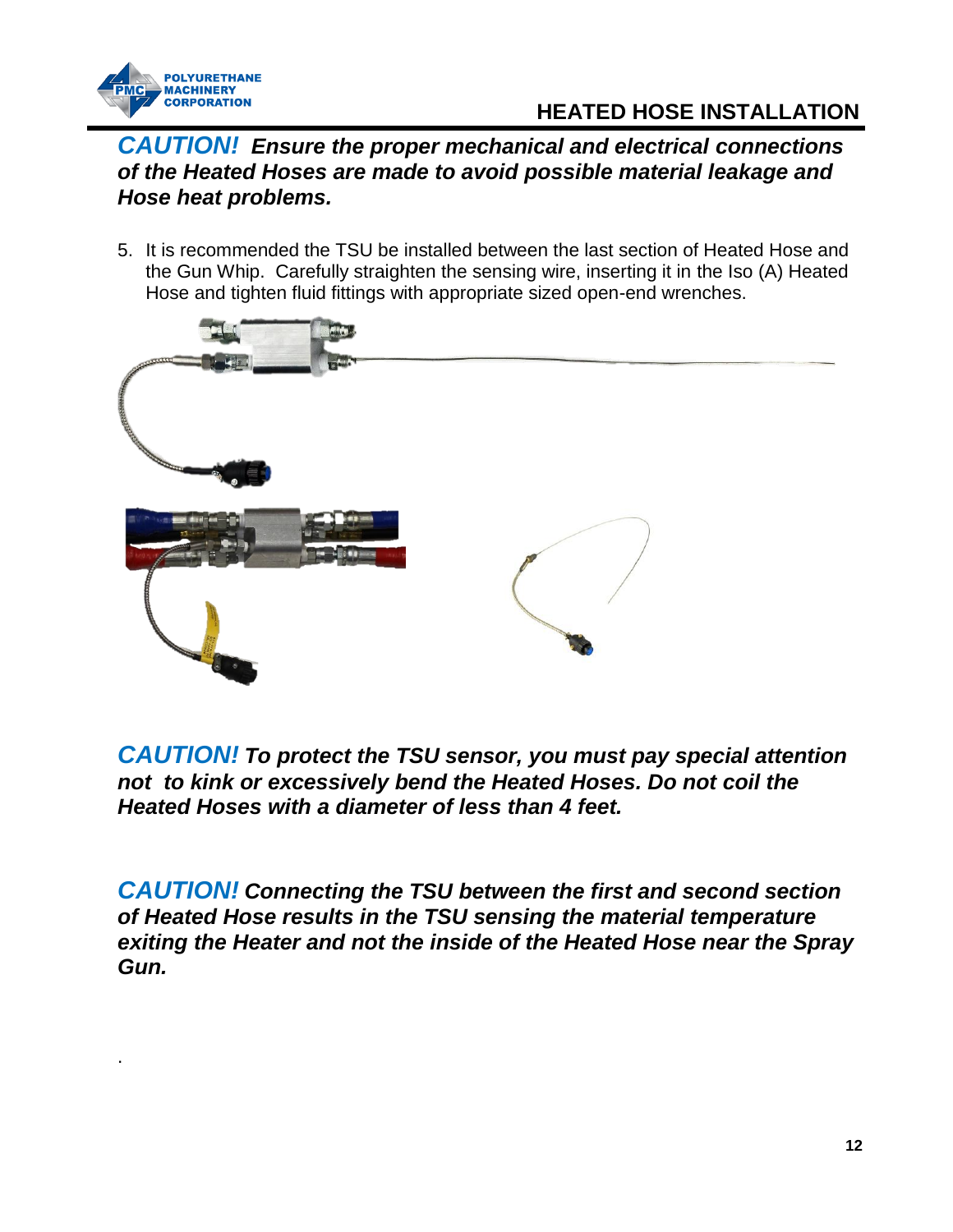

## **HOSE HEAT TRANSFORMER**

## <span id="page-12-0"></span>**HOSE HEAT TRANSFORMER**

The Hose Heat Transformer offers the ability of connecting to different output voltages depending on the total length of the Heated Hose in use, maximizing the heating ability of the Heated Hose. The factory setting is 18 volts for use with 60 feet of Heated Hose. Before starting the Proportioner, ensure the setting matches the Heated Hose length installed. If Heated Hose sections are added or removed, the Tap setting should be changed to a setting which will limit the maximum amperage in the Heated Hose to 52 amps. **The suggested settings are on page [8.](#page-7-0)**



Hose Heater **Transformer**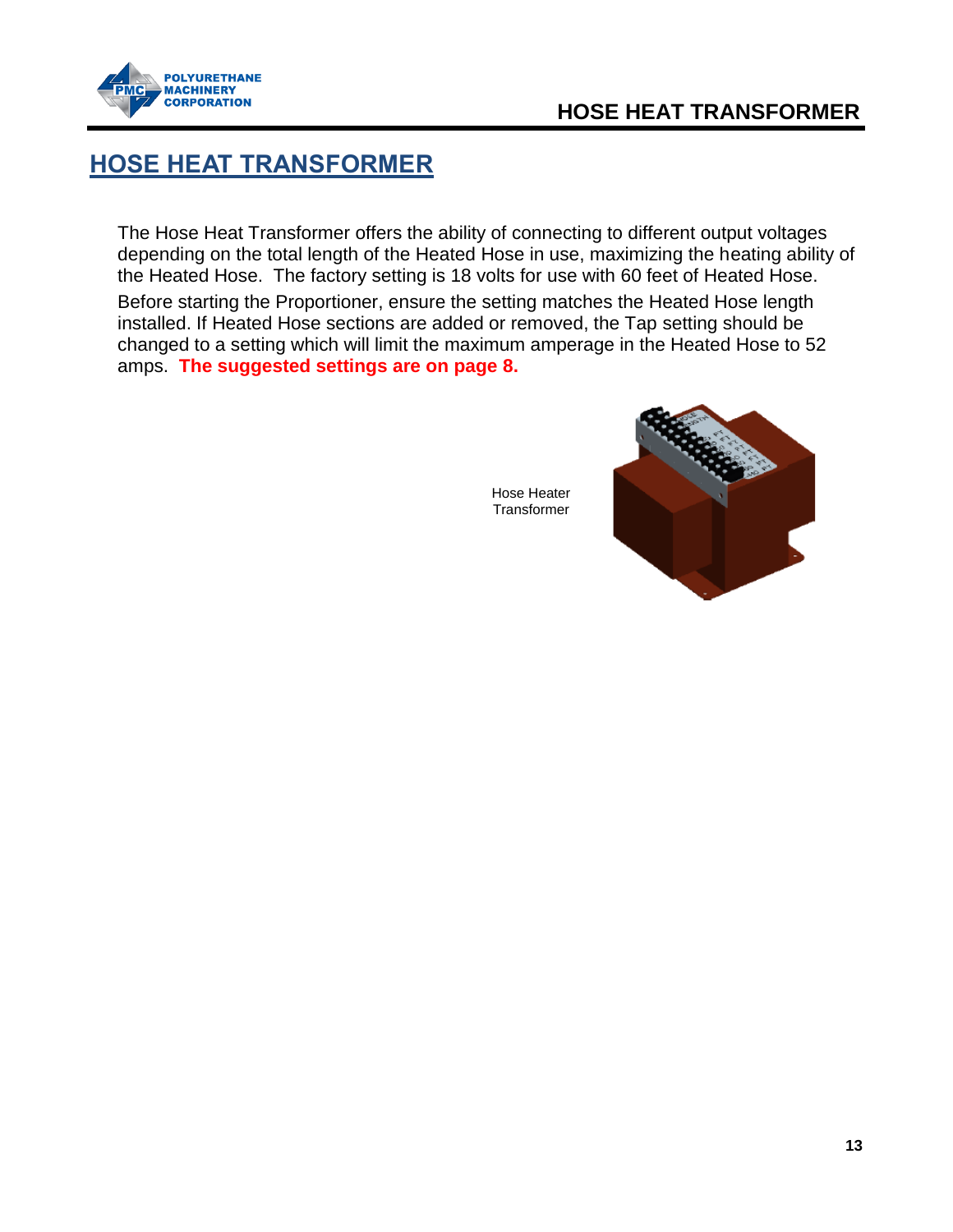



## <span id="page-13-0"></span>**TROUBLESHOOTING**

The heated hoses has been designed and built to withstand severe working conditions with a high degree of reliability, provided that it is used in a suitable application by a properly trained operator. This chapter contains information on possible faults that may interrupt the operation of the heated hoses. The information provided will serve as a guideline to detect and resolve problems. In any case, feel free to contact the Technical Service group of PMC, where a qualified technician will advise you.

**CAUTION!** All repairs performed by unqualified personnel or the use of spares other than originals may cause damage to the unit and put the operator at risk.

#### **PROBLEM**

Heated hose does not heat and the display on the controller shows ambient temperature. **SOLUTIONS**

 1. Check that the light on the on/off switch is lit when the hose is turned on, if not replace the switch.

#### **If the light is on move on to the next step.**

2. Check the Hose Heat breaker in the main console reset the breaker. If it continues to trip wrap an Amp Clamp around one of the wires coming off the breaker. If it does not draw more than the rated value of the breaker, the breaker needs to be replaced.

#### **If the breaker is not tripped move on to the next step.**

 3.Check the circuit breaker mounted on the transformer; reset the breaker if it continues to trip wrap an Amp Clamp around one of the wires from the transformer going to the heated hose if it does not draw more than the rated value of the breaker, the breaker needs to be replaced.

**If the AMP draw is less than the rated value move on to the next step.**

- 4. Check that the tap setting on the transformer is set for the proper hose length. **If it is set correctly move to the next step.**
- 5. Look at the two lights located on the front of the transformer. If the voltage light is lit and the AMP light is off the problem could in the heated hoses. If the voltage light is on there is power to the primary side of the transformer. To check the secondary side of the transformer you must take an AC volt reading across the two leads coming out of the transformer that are connected to the "A" and "R" hose leads. If you are reading voltage (your volt reading will vary depending on what tap setting is used) most likely the problem is in the heated hose. Either a connector has come loose or there is a broken wire.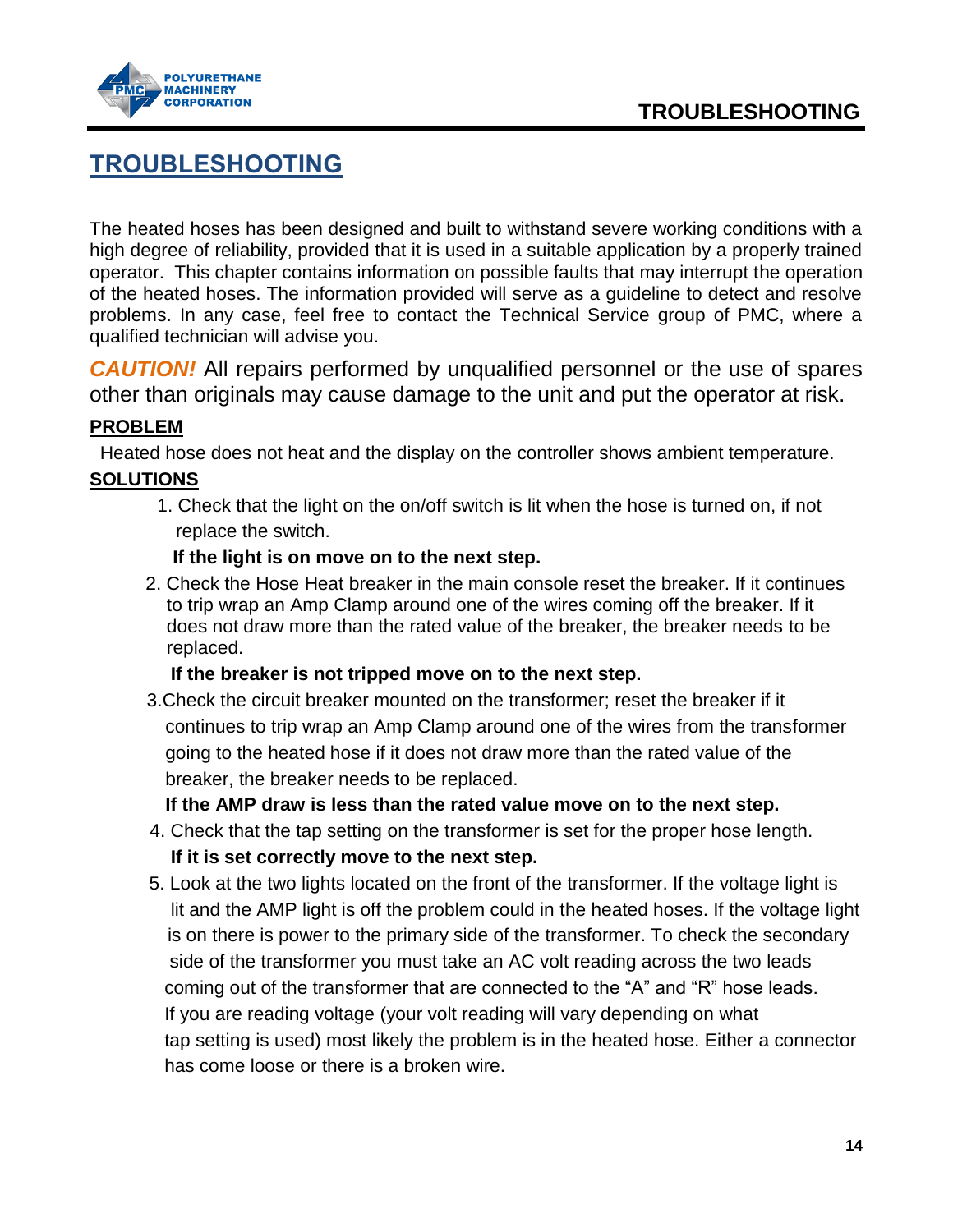

 Because the gun whip takes the most abuse it is most likely that the whip has failed. Disconnect the crossover wires on the machine end of the whip hose and connect the two wires together coming off the 50' section, turn on the hose heat and see if the hose heat circuit is operating, if so replace the whip. To take a continuity reading through the heated hose one of the leads from the transformer to the "A" or "R" heated hose must be disconnected.

### **If no voltage is coming out of the transformer to the heated hose move on to the next step.**

6. Open the console top and locate the solid state relay for the hose circuit, looking over the console top (front of machine) it is the relay to the right. With the hose turned on and there is a LED light lit on the relay take a volt meter set on DC and measure across position A1 and A2 your Reading should be 24 volts, then take an AC volts measurement across position L1 and L2 (heavy wires). With the relay functioning properly you should have a 1 volt Reading, if the Reading is 18 to 90 volts AC the relay has malfunctioned and needs to be replaced. If the AC Reading across L1 and L2 is .025 volts check the over temperature switches in the heaters. A defective over temperature switch will open a contactor disabling both Heaters and the Hose.

### **If there is no light on the solid state relay move to the next step.**

7. Using a DC volt meter measure across position 5 and 6 on the back of the hose controller this is the output of the controller and sends power to the solid state relay, your reading will be **4-6 volts DC** if there is no voltage check to make sure that the set temperature of the controller is above ambient temperature. Before replacing the controller read across position 1 and 2 to make sure that the controller is powered up, your reading will be 208 to 230 volts AC.

 **If there is no DC voltage to the relay move to the next step.**

### **PROBLEM**

Hose does not heat and the display on the controller shows an error message (EEEE) or SbEr.. **SOLUTIONS**

1. Check position 6 and 7 on the heater controller for loose wires.

### **If the wires are tight move to the next step.**

- 2. Remove the transformer cover and check that the thermocouple wires are secure to the harness going up to the controller. If there are no loose connections disconnect the wire from the TSU and connect it directly to the thermocouple harness coming out of the hose transformer.
	- o **If the controller still shows the error code replace the hose thermocouple.**
	- o **If the error code goes away and temperature is now shown on the display of the controller then all the TSU harnesses from the TSU to the transformer need to be checked for loose connectors or one or more of the harnesses are defective.**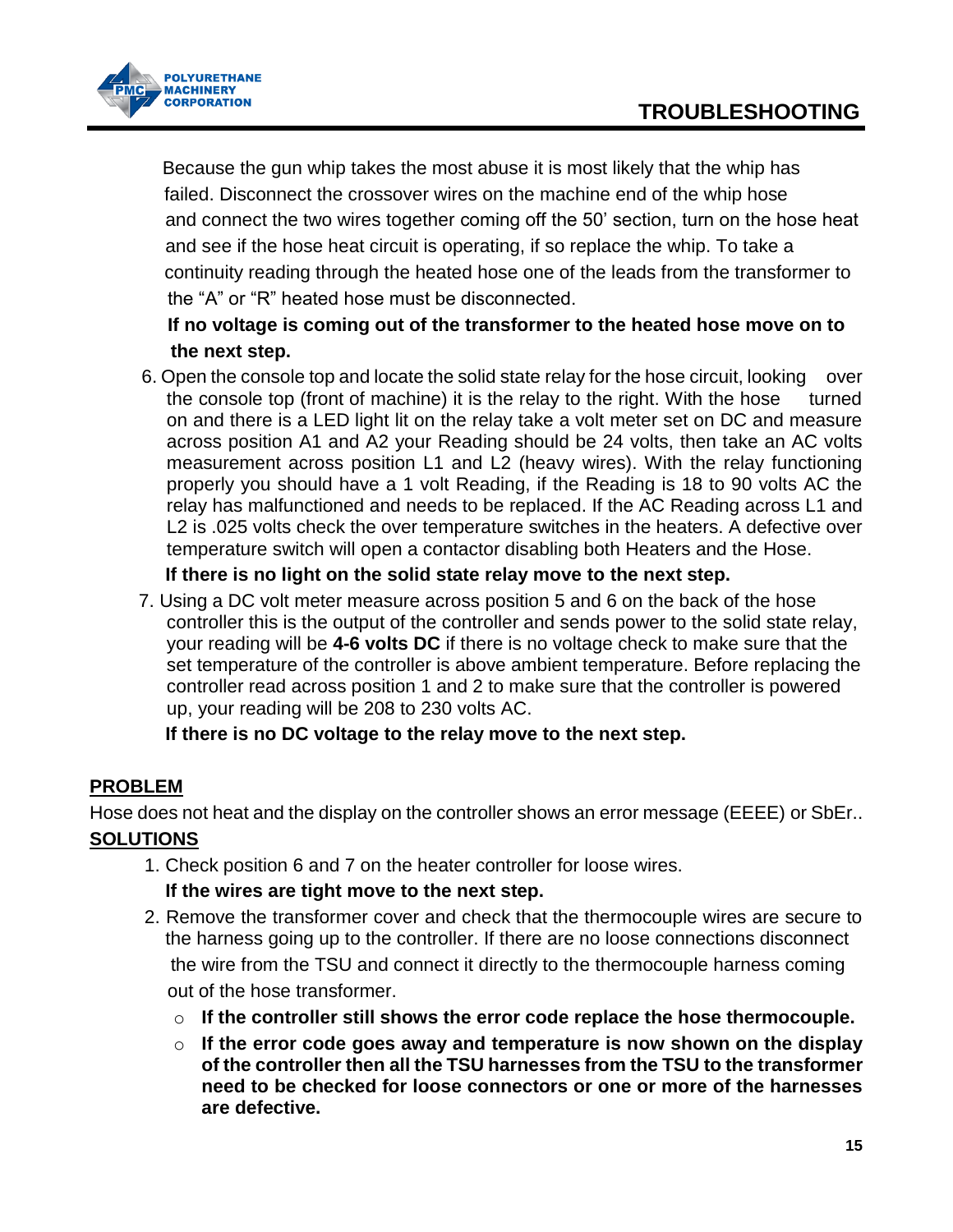

### **PROBLEM**

Heated hose controller shows excessive temperature

### **SOLUTIONS**

- 1. Set the controller set point at least 20 degrees lower than the temperature shown on the controller. Briefly turn on the hose and look for the led light on the solid state relay to be on.
	- o **If the light is on, replace the controller.**
	- o **If the light is off, replace the solid-state relay.**

### **PROBLEM**

Hose will heat but does not come up to set temperature.

#### **SOLUTIONS**

1. Check the tap setting on the transformer to ensure that the correct position has been selected for the length of hose being used. Depending on the machines incoming voltage you may have to move the tap setting higher (up one).

**CAUTION!** Do not exceed the trip value of the transformer hose breaker.

*WARNING!* Before correcting any kind of defect, make sure the Main Power Switch is OFF and incoming power is locked OFF. NEVER access the inside of the Control Panel with the Proportioner power supply ON.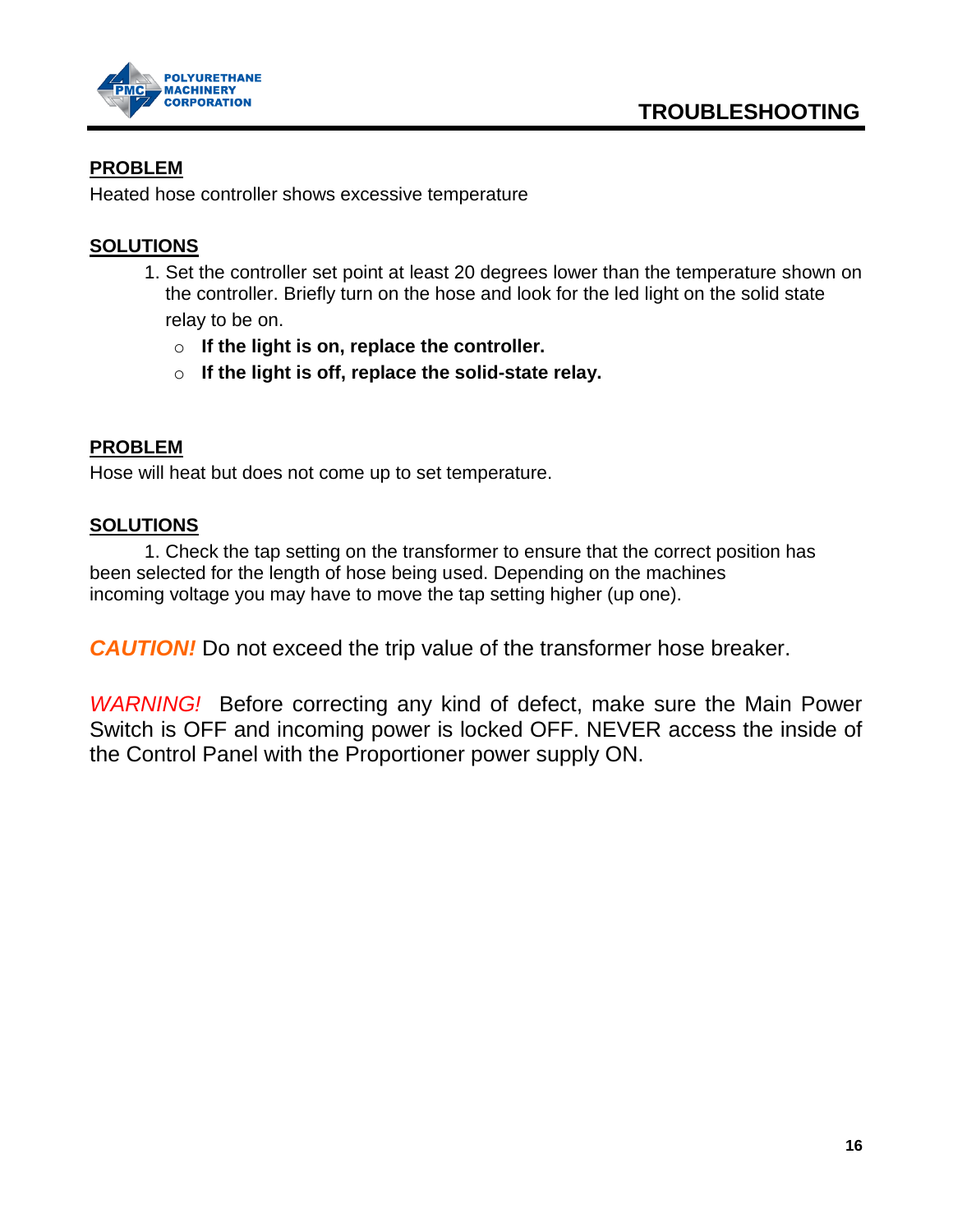

<span id="page-16-1"></span> $\blacksquare$ 

# <span id="page-16-0"></span>**REPLACEMENT PARTS**

| <b>HEATED HOSES AND SCUFF JACKETS</b> |                                                     |  |  |  |
|---------------------------------------|-----------------------------------------------------|--|--|--|
| <b>PART NUMBER</b>                    | <b>DESCRIPTION</b>                                  |  |  |  |
| MA-00014A-A-50                        | 3/8 x 50' "A" SIDE, LOW PRESSURE HOSE, 2250 psi     |  |  |  |
| MA-00014A-R-50                        | 3/8 x 50' "R" SIDE, LOW PRESSURE HOSE, 2250 psi     |  |  |  |
| MA-00040A-A                           | 1/4 x 10" "A" SIDE GUN HOSE, HIGH PRESSURE, 3500psi |  |  |  |
| MA-00040A-R                           | 1/4 x 10" "R" SIDE GUN HOSE, HIGH PRESSURE, 3500psi |  |  |  |
| MA-00005A-50                          | 50' SCUFF JACKET                                    |  |  |  |
| MA-00005A-35                          | 35' SCUFF JACKET                                    |  |  |  |
| MA-00005A-10                          | 10' SCUFF JACKET                                    |  |  |  |
| MA-00006A                             | TSU WIRE, 50'                                       |  |  |  |
| MA-00006A-35                          | TSU WIRE, 35'                                       |  |  |  |

<span id="page-16-2"></span>

| <b>HOSE TEMPERATURE SENSING UNIT (TSU)</b> |                                      |  |  |
|--------------------------------------------|--------------------------------------|--|--|
| <b>PART NUMBER</b>                         | <b>DESCRIPTION</b>                   |  |  |
| EL-51A-4                                   | <b>TSU ASSEMBLY</b>                  |  |  |
| EL-51A-2                                   | <b>FLEX THERMOCOUPLE</b>             |  |  |
| EL-00051A-1                                | THERMOCOUPLE BLOCK                   |  |  |
| EL-00051A-3                                | FITTING, 1/8 NPT x #4 JIC SWIVEL     |  |  |
| EL-00051A-4                                | FITTING, 1/4 NPT x #5 JIC MALE (A)   |  |  |
| EL-00051A-5                                | FITTING, 1/4 NPT x #6 JIC SWIVEL (R) |  |  |
| EL-00051A-6                                | FITTING, $1/4$ NPT $x$ #6 JIC (R)    |  |  |
| EL-00051A-7                                | FITTING, 1/4 NPT x #5 JIC SWIVEL (A) |  |  |
| EL-00051A-8                                | <b>INSULATION</b>                    |  |  |